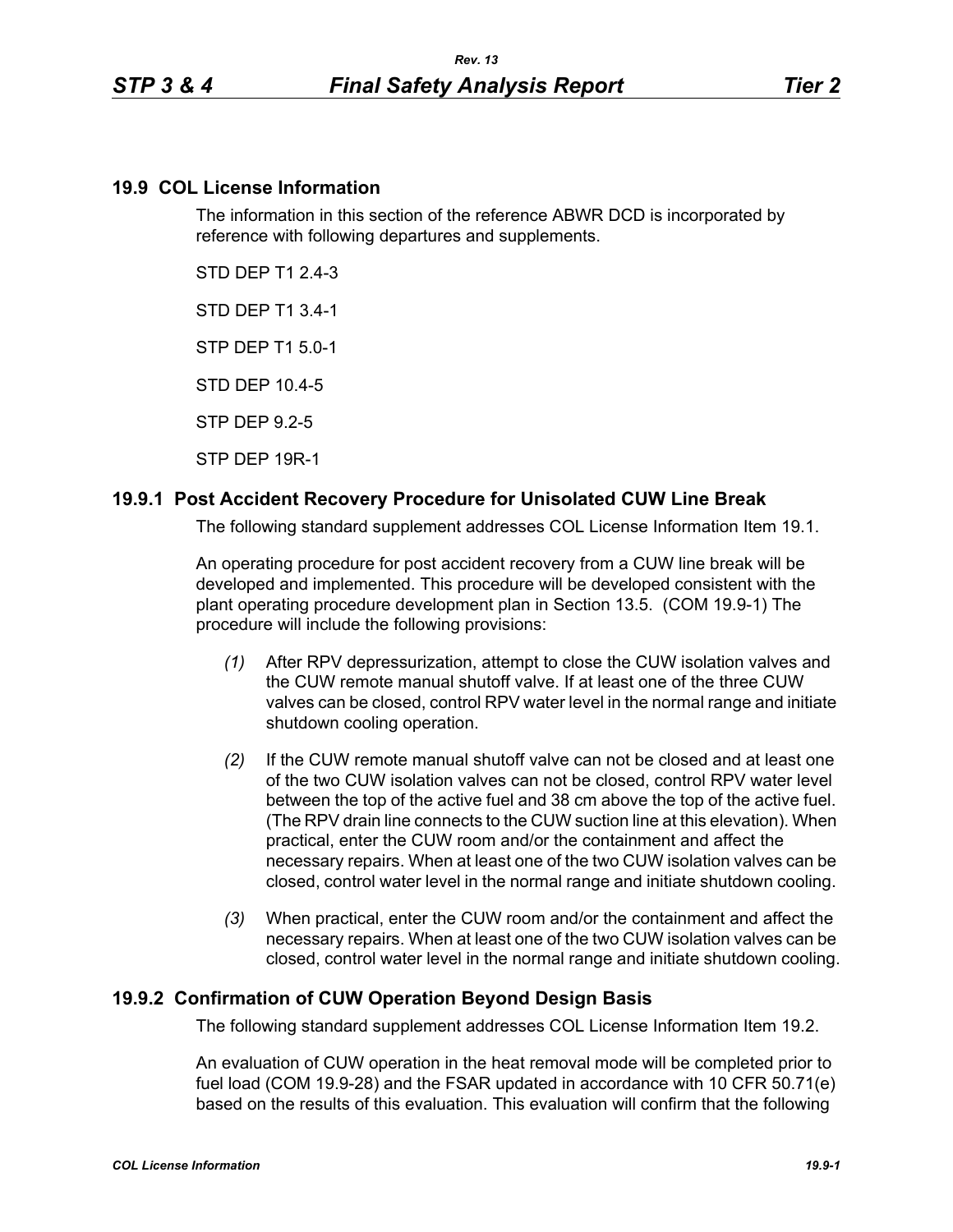areas will remain functional while operating outside their design basis temperature values:

- *(1)* The CUW nonregenerative heat exchanger
- *(2)* The CUW piping downstream of the regenerative heat exchanger
- *(3)* The RCW piping downstream of the nonregenerative heat exchanger
- *(4)* The feedwater piping downstream of CUW injection
- *(5)* Piping supports for the above piping

The emergency operating procedure to operate the CUW in heat exchanger bypass mode will be developed and implemented. This procedure will be developed consistent with the plant operating procedure development plan in Section 13.5. (COM 19.9-2) This procedure will include the following steps:

- *(1)* Terminate RBCCW flow to the RHR heat exchangers.
- *(2)* Bypass the hot water heat exchanger in the RBCCW line.
- *(3)* Bypass the flow control valve which controls RBCCW flow through the NRHX.

### **19.9.3 Event Specific Procedures for Severe External Flooding**

### STP DEP T1 5.0-1

*Internal* and external *flooding is addressed in Appendix 19R. The site selection process will take into account the worst case predicted flood. Then grade level and flood control methods (e.g., site grading) will be determined based on this predicted flood level. The grade level floor will be 0.3 meters above this predicted flood level. Therefore, external flooding should not be a major concern for the ABWR. To further reduce the susceptibility of external floods, plant and site specific procedures will be developed by the COL applicant for severe external flooding using the following guidelines:* 

*(1) Check that the door between the turbine building and service buildings is closed.*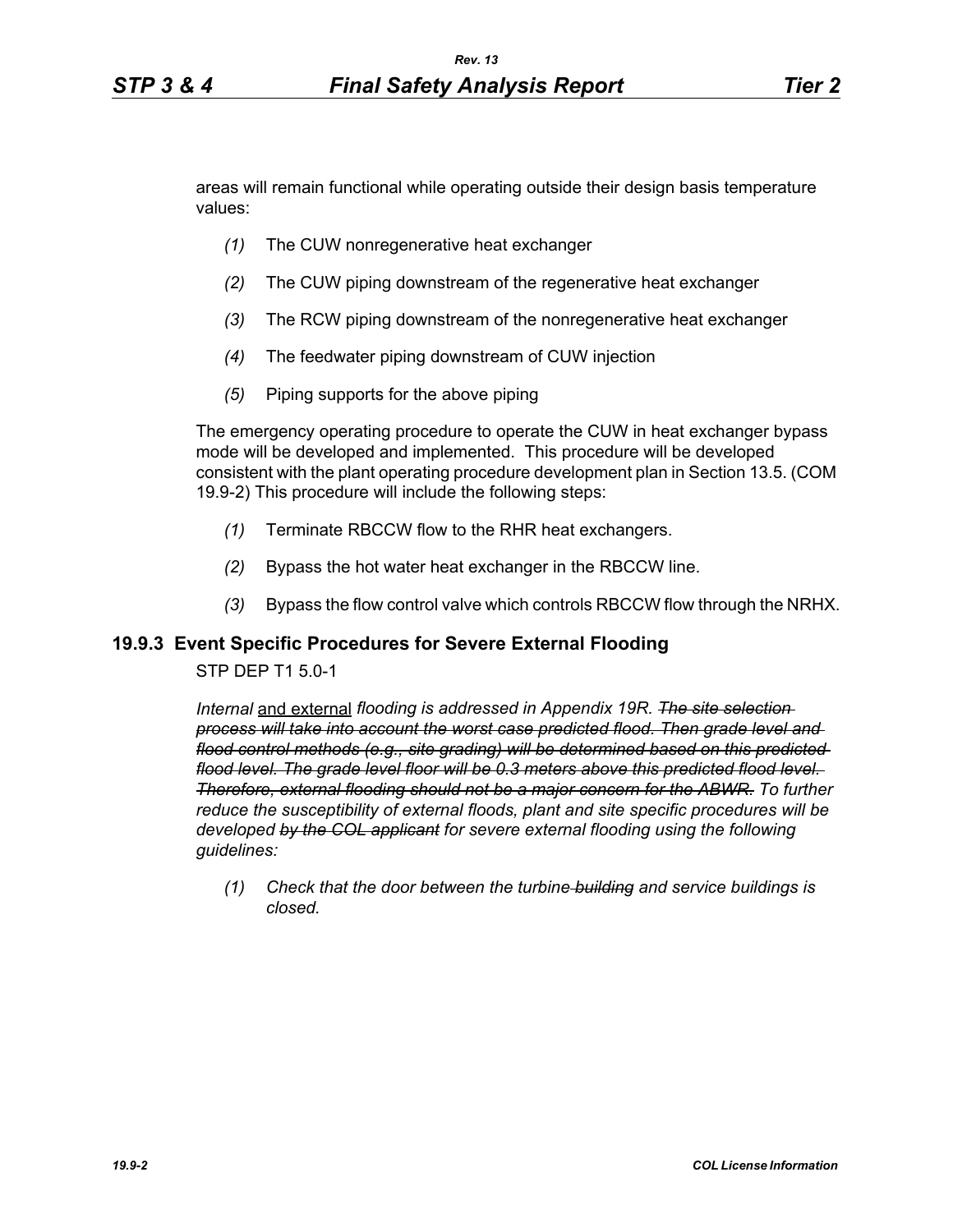- *(2) Sandbag*As an additional protection, consider placing sandbags at *the external doors* above the design flood level *to the*
	- *(a) Reactor building,*
	- *(b) Control building,*
	- *(c) Service building,*
	- *(d) Pump house at the ultimate heat sink,*
	- *(d) (e) Diesel generator fuel oil transfer pits, and*
	- *(e) (f) Radwaste building.*
- *(3) Close and dog*Check that *all external water tight doors in the reactor and control buildings* are closed and dogged*.*
- *(4) Shut the plant down.*
- *(5) Use power from the diesel generators or CTG if offsite power is lost.*

*Underground passages between buildings would not be affected because they are required to be watertight.*

The following site-specific supplement addresses departure STP DEP T1 5.0-1.

The operating procedure for severe external flooding will be developed and implemented. This procedure will be developed consistent with the plant operating procedure development plan in Section 13.5. (COM 19.9-3) The procedure will include the above guidelines and the following:

- *(1)* Procedures and training will be developed to ensure that observation of the main cooling reservoir is conducted such that main control room personnel will be alerted on indications of a main cooling reservoir breach. These procedures will also direct that all watertight doors will be verified closed immediately on receipt of such notification.
- *(2)* The site layout will be such that unobstructed views of the area between the main cooling reservoir and Units 3&4 are available to the personnel assigned responsibility to alert the main control room staff of a potential main cooling reservoir breach. If necessary, lighting will be provided to ensure such views at night.
- *(3)* Procedures will be developed to ensure that flood barriers and external watertight doors are verified closed on notification of Colorado River dam failures upstream of the site or upon notification of severe storms with a potential for significant rainfall.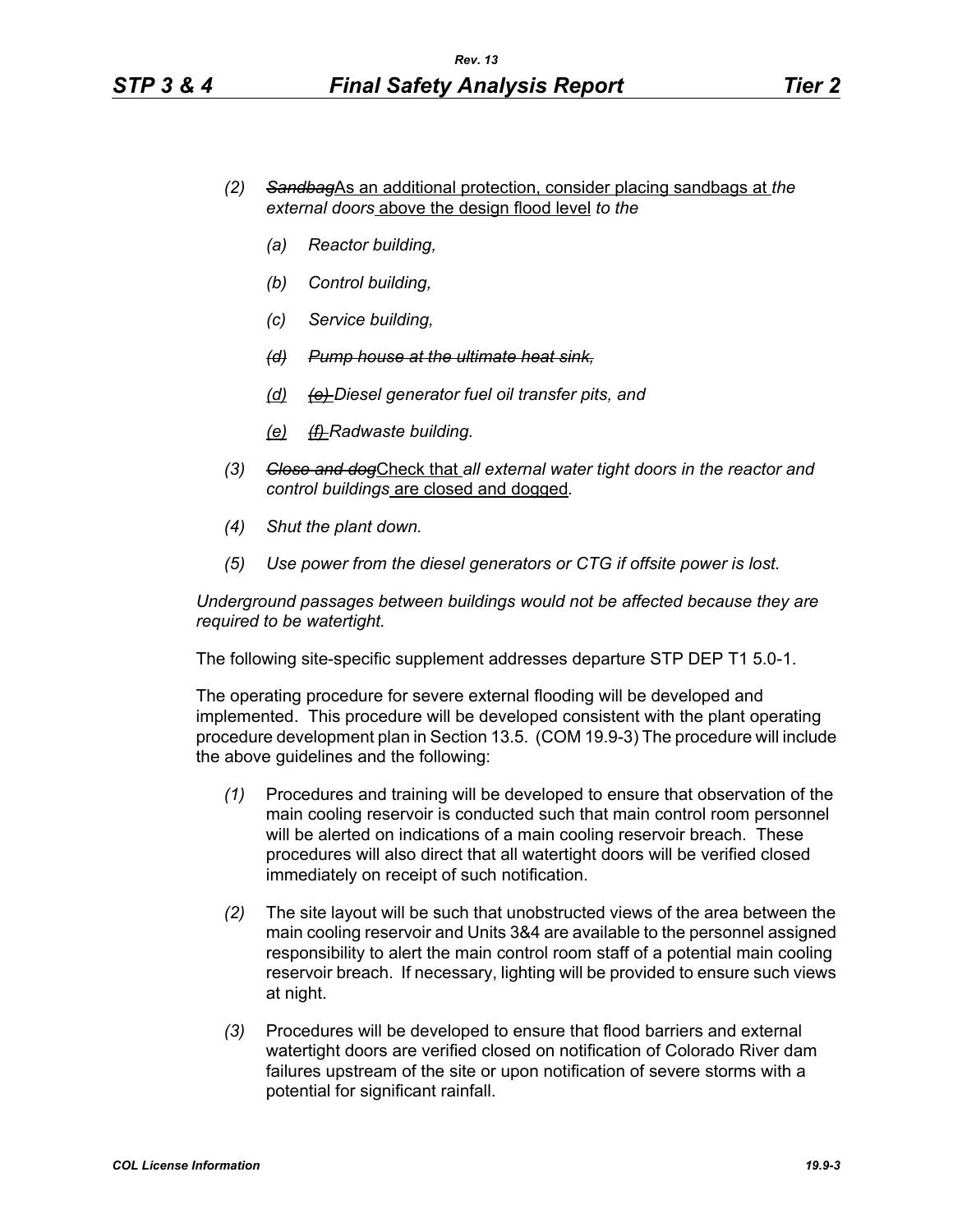*(4)* Frequent, periodic inspections of the main cooling reservoir will be performed to detect any indications of potential main cooling reservoir failure.

### **19.9.4 Confirmation of Seismic Capacities Beyond the Plant Design Basis**

The following standard supplement addresses COL License Information Item 19.4.

The High-Confidence Low Probability of Failure (HCLPF) values for site-specific SSCs (UHS/Pump House/Cooling Tower structure, RSW Piping Tunnel, Diesel Generator Oil Storage Vault and Cooling Tower fans) whose failure may affect the plant response to seismic events and which are not included in the analyses described in Appendix 19H have been established, see Table 19H-1a.

In accordance with the DC/COL-ISG-20 (Interim Staff Guidance on Implementation of a Probabilistic Risk Assessment-Based Seismic Margin Analysis for New Reactors), HCLPF values were determined using the Conservative Deterministic Failure Margin (CDFM) approach used for seismic margin studies.

The CDFM approach is summarized in the EPRI NP-6041-SL report (A methodology for Assessment of Nuclear Power Plant Seismic Margin, Revision 1, August 1991). The approach taken for deriving the HCLPF values is consistent with the methods described in EPRI NP-6041-SL.

The requirement specified in ISG-20 that the HCLPF value be equal to or greater than 1.67 times the site-specific Ground Motion Response Spectrum (GMRS) Peak Ground Acceleration (PGA=.098g, see Table 2.5S.2-21) is met for all the listed site-specific SSCs.

The following additional actions will be taken (COM 19.9-4) and the FSAR updated in accordance with 10 CFR 50.71(e) based upon the results of these analyses:

- *(1)* The High-Confidence Low Probability of Failure (HCLPF) values for the important plant-specific/as-built components corresponding to the generic components defined in Subsection 19H.4.3 shall be determined. The values will be compared to the assumed HCLPF values given in Tables 19H-1 or 19I-1. This will be completed prior to fuel load.
- *(2)* The investigation for the potential for seismic induced soil failure at 1.67 times the PGA of the GMRS will be completed prior to fuel load.
- *(3)* The system model (seismic accident sequences) developed in the DCD will be updated to incorporate capacity reductions due to site-specific effects (soil liquefaction) and site-specific SSCs (Ultimate Heat Sink (UHS), including Reactor Service Water (RSW) Pumphouse, Cooling Tower, RSW Piping Tunnel, and Diesel Generator Oil Storage Vault). Then, it will be determined whether site-specific soil failures control the seismic HCLPF capacities of SSCs associated with the seismic accident sequences. Based on the result of the update, the sequence- and plant-level seismic HCLPF capacity will be determined. This activity will be completed prior to the fuel load.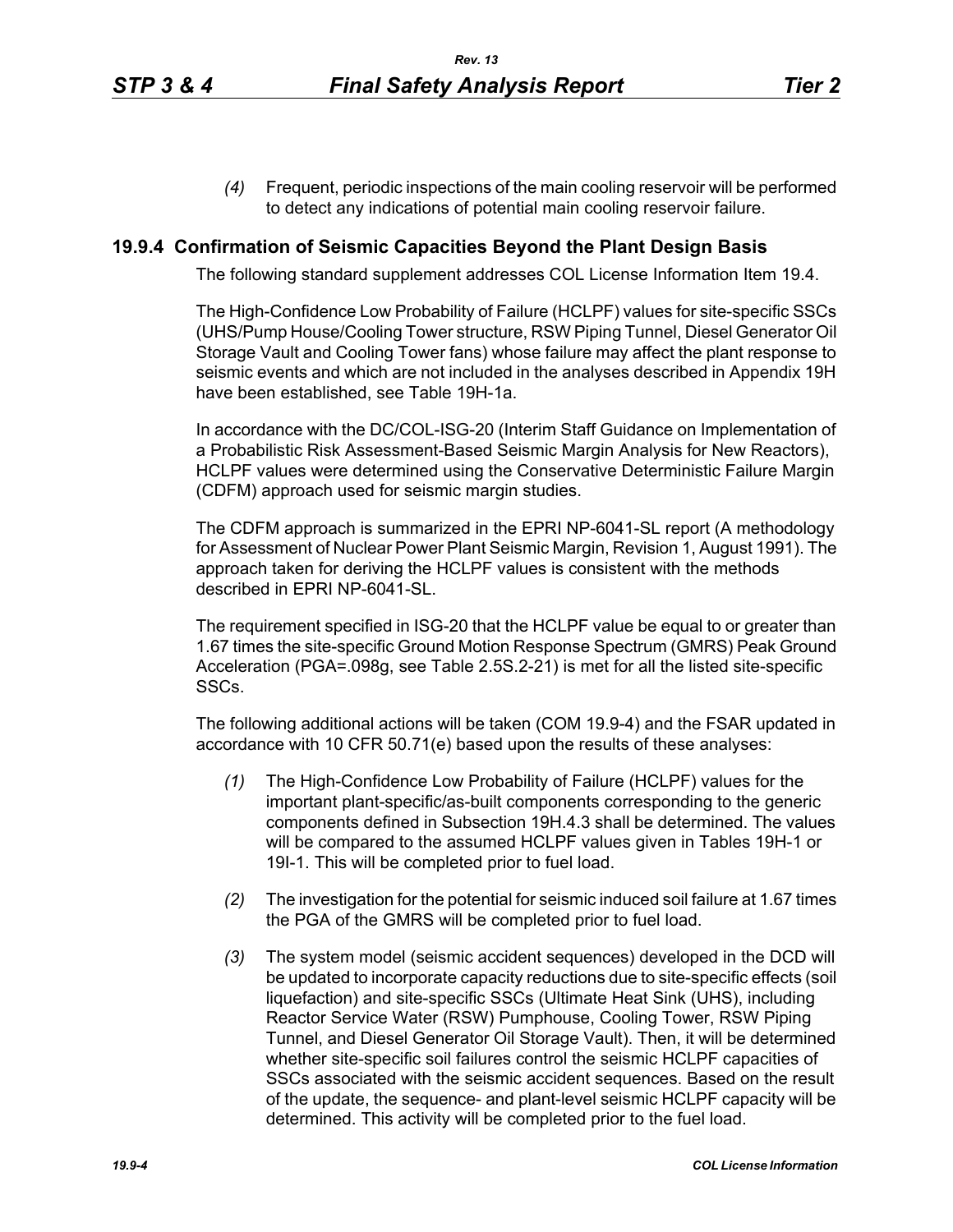*(4)* The remainder of the actions specified in Appendix 19H.5 will be completed prior to fuel load.

#### **19.9.5 Plant Walkdowns**

The following standard supplement addresses COL License Information Item 19.5.

Procedures for plant walkdowns to identify seismic, fire, and internal flooding vulnerabilities will be developed and implemented. These procedures will be developed consistent with the plant operating procedure development plan in Section 13.5. (COM 19.9-5)

### **19.9.6 Confirmation of Loss of AC Power Event**

The following site-specific supplement addresses COL License Information Item 19.6.

The site-specific frequency estimate for the loss of AC power event (Subsection 19D.3.1.2.4) is complete. The assessment addressed site-specific parameters such as specific causes (e.g., a severe storm) of the loss of power, and their impact on a timely recovery of AC power using data from NUREG/CR-6890 for the Electric Reliability Council of Texas (ERCOT). This evaluation verified that the overall risk impact of grid events at STP is bounded by the original Subsection 19D analysis.

#### **19.9.7 Procedures and Training for Use of AC-Independent Water Addition**

The following standard supplement addresses COL License Information Item 19.7.

Operating procedures and training for AC-Independent Water Addition will be developed and implemented. These procedures will be developed consistent with the plant operating procedure development plan in Section 13.5. Training on these procedures will be developed and implemented as described in Section 13.2.The procedures will identify system valve actuations, which provide ACIWA via the RHR System as a water source to the RPV or Containment. (COM 19.9-6) The procedures will address operation of the ACIWA for vessel injection or drywell spray operation. Operation of the ACIWA System in the vessel injection mode requires valves F005, F101, and F102 to be opened and valve F592 to be closed. Reactor depressurization to below ACIWA System operating pressure is required prior to ACIWA operation in the vessel injection mode. Operation of the ACIWA in the drywell spray mode requires valves F017, F018, F101, and F102 to be opened and valve F592 to be closed. These valves are shown on Figure 5.4-10. The diesel fire pump will start automatically when the ACIWA is properly aligned for vessel injection or drywell spray. If the normal firewater system water supply is unavailable, the alternate water supply can be made available by opening the manual valve between the diesel driven fire pump and the alternate water supply. This valve is shown in Figure 9.5-4. If it is necessary to use a fire truck for vessel injection or drywell spray, valve F103 must be opened in addition to operation of the valves discussed above for ACIWA operation. The valve for operation of the ACIWA using the fire truck is also shown on Figure 5.4-10. All of the valves required for ACIWA operation are manually operable.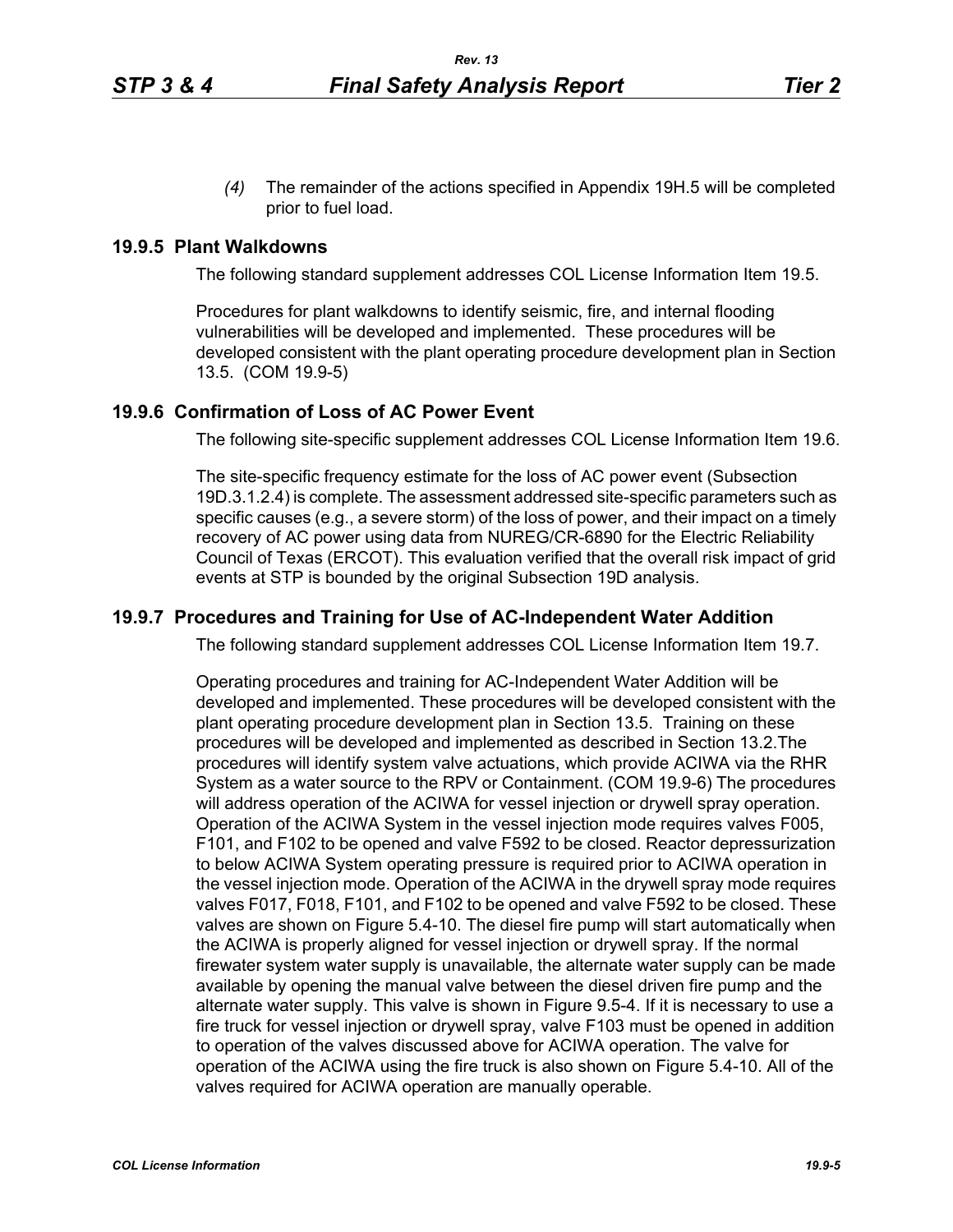STP 3 & 4 will make dose rate calculations for the specific configuration being constructed. These calculations will include the specific piping layout, shielding considerations, the potential for systems within the room to have recently been operated and thus contain radioactive coolant, and any other factors that significantly affect the dose rates. These dose rate calculations will be considered in the development of the specific plant procedures for ACIWA operation.

### **19.9.8 Actions to Avoid Common-Cause Failures in the Essential** *Multiplexing System (EMUX)* **Communications Function (ECF) and Other Common Cause Failures**

#### STD DEP T1 3.4-1

*To reduce the potential for significant EMUX* ECF *common cause failures, (Subsection 19N.4.12), the COL applicant will take the following actions:*

- *(1) To eliminate remote multiplexing unit (RMU)* interface function (RIF) *miscalibration as a credible source of EMUX* ECF *common cause failure, administrative procedures will be established to perform cross-channel checking of RMU* RIF *outputs at the main control room safety system logic and control instrumentation, as a final check point of RMU* RIF *calibration work.*
- *(2)* To prevent any unidentified *EMUX* ECF faults/failure modes (e.g., an undetected software fault) from propagating to other *EMUX* ECF divisions, the plant operating procedures will include the appropriate detailed procedures necessary to assure that the ABWR plant operations are maintained in compliance with the governing Technical Specifications during the periods of divisional *EMUX* ECF failure. This will assure that such unidentified faults are effectively eliminated as a credible source of *EMUX* ECF common cause failure. These procedures will also include the appropriate symptom-based operator actions to assure that adequate core cooling is maintained in the hypothetical event of an entire *EMUX* ECF system failure.
- *(3)* To eliminate maintenance/test errors as a credible source of *EMUX* ECF common cause failure, administrative procedures will be established which will not permit the same technician to work on multiple divisions of the *EMUX* ECF. As noted in Subsection 19D.7, a maintenance procedure must be established so that if a sensor is found out of tolerance, before it is recalibrated, the calibration instrument is first checked. In addition, the same technician will not be allowed to calibrate sensors in different divisions.

The following standard supplement addresses COL License Information Item 19.8.

Test, maintenance, surveillance and administrative procedures will be developed and implemented. These procedures will be developed consistent with the plant operating procedure development plan in Section 13.5 to ensure credible common mode failures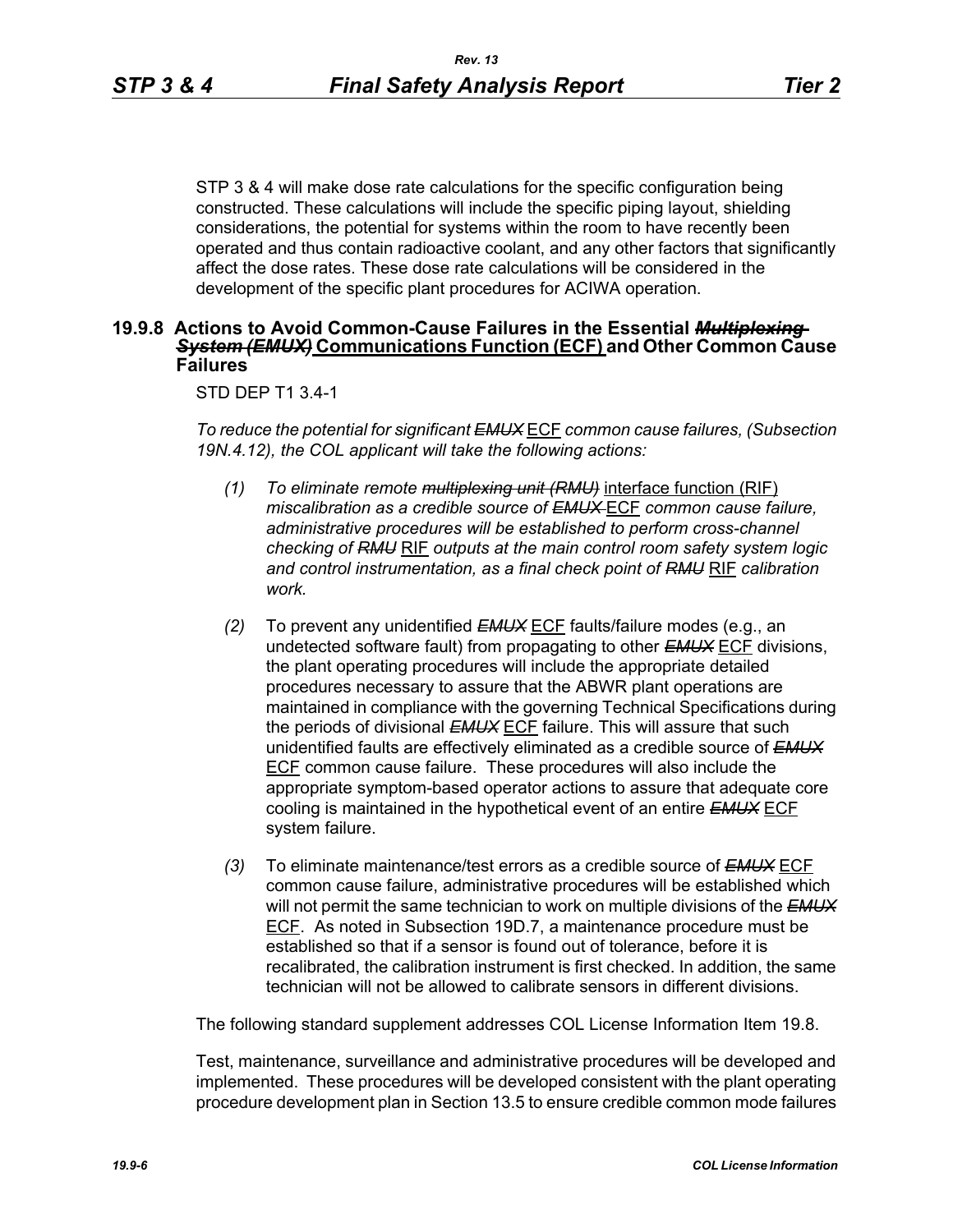cannot occur. (COM 19.9-7) These procedures shall include the above actions 1 through 3.

# **19.9.9 Actions to Mitigate Station Blackout Events**

The following standard supplement addresses COL License Information Item 19.9.

The analyses and procedures to confirm the assumptions modeled in PRA will be developed and implemented. The procedures will be developed consistent with the plant operating procedure development plan in Section 13.5. The PRA will be updated in accordance with 10 CFR 50.71(h)(1). (COM 19.9-8) The following actions will be performed to confirm these assumptions:

- *(1)* Confirm that the minimum condensate storage tank volume is 570 cubic meters.
- *(2)* Develop battery loading profiles to define appropriate load shedding during station blackout to ensure that the RCIC System can be operated for approximately 8 hours (See Subsection 8.3.2.1.3.1). (COM 5.4-1)
- *(3)* Perform analyses to confirm that RCIC room temperature will not exceed equipment design temperature without room cooling for at least 8 hours. (COM 5.4-2)
- *(4)* Perform analyses to confirm that control room temperature will not exceed equipment design temperature for at least 8 hours without room cooling.
- *(5)* Develop procedures for the emergency replenishment of gas supply for safety-related, pneumatically operated components. A discussion of the types of actions which could be taken is in Subsection 19E.2.1.2.2.2(2)(b).
- *(6)* Develop procedures to provide backup DC power to ADS valves to keep the valves open as long as possible to keep the reactor vessel depressurized if such action was necessary during a Station Blackout. See the discussion in Subsection 19E.2.1.2.2.2(a).

The detailed procedures that supplement the Emergency Procedure Guidelines will include the manual valve operation that is noted in Subsection 19.7.3(3a).

### **19.9.10 Actions to Reduce Risk of Internal Flooding**

STP DEP 19R-1

*(8) Ensure that the design of the RSW System includes anti-siphon capability on both the supply and return lines to the UHS.*

The following site-specific supplement addresses COL License Information Item 19.10.

Training, design, site-specific PRA based analysis, and procedures to reduce risk of internal flooding in the turbine, control, and reactor buildings, and the RSW pump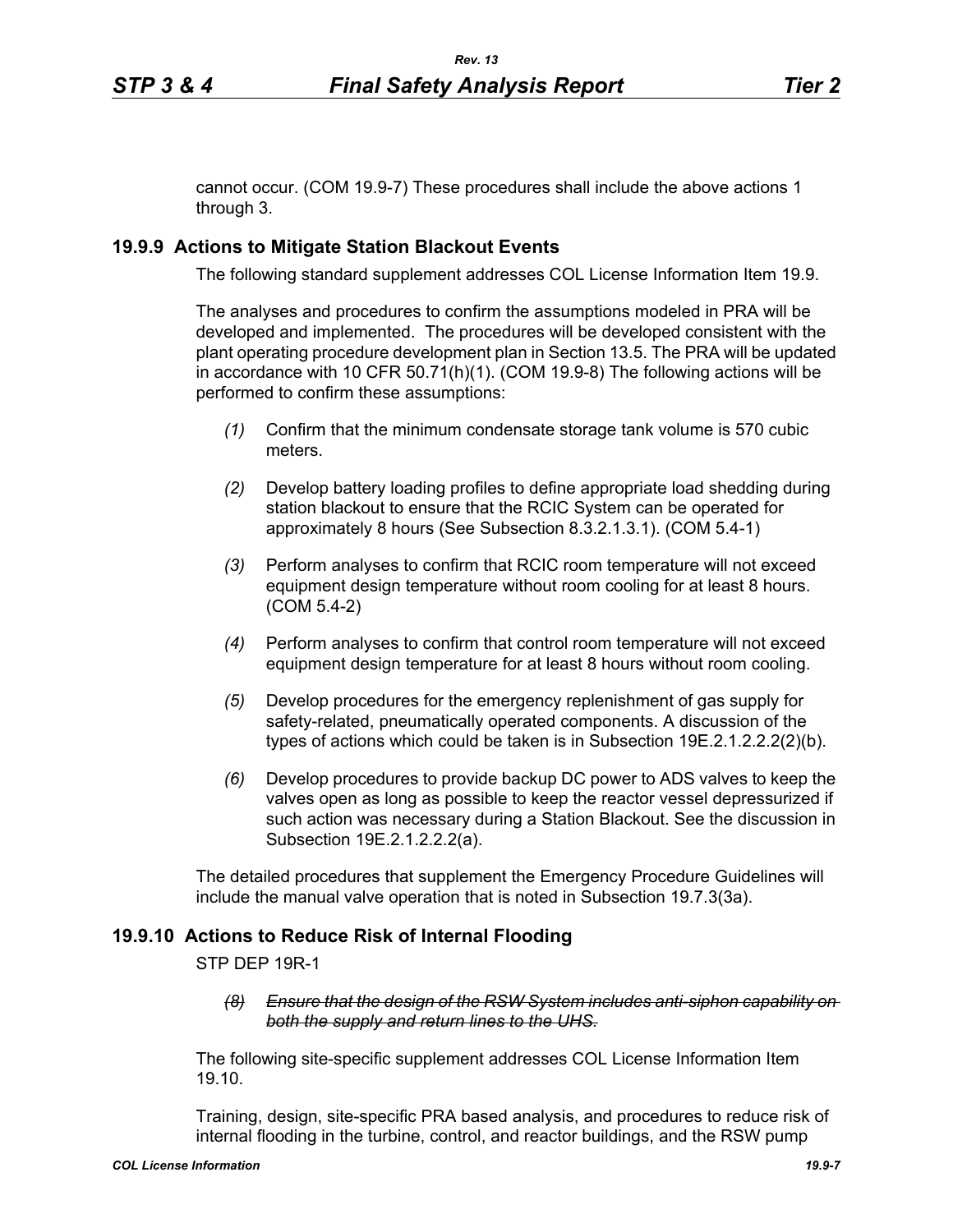house will be developed and implemented. The procedures will be developed consistent with the plant operating procedure development plan in Section 13.5. The site specific PRA will be updated in accordance with 10 CFR 50.71(h)(1). Training on these procedures will be developed and implemented as described in Section 13.2. (COM 19.9-9) These will include the following:

- *(1)* Training on isolation of potential flooding sources.
- *(2)* Maintenance of pump trip and valve isolation capability of potential unlimited flood sources will be controlled to assure that flood mitigation capability exists at all times. If pump trip and valve isolation capability is unavailable, procedures to monitor applicable piping lines for leakage must be implemented and replacement/repair of failed components must be completed as soon as possible or other mitigative features must be implemented.
- *(3)* Sizing of floor drains must be adequate to accommodate all potential flood rates. In sizing the floor drains, the following considerations must be addressed:
	- *(a)* The maximum volume and flow rate of potential flood sources on each floor must be calculated based on ANSI/ANS 58.2, "Design Basis For Protection Of Light Water Nuclear Power Plants Against The Effects Of Postulated Pipe Rupture."
	- *(b)* The floor drain sizing must be able to drain the highest flow rate in that area without allowing flood buildup to reach installed equipment in another area containing equipment from a different train or division (i.e. less than 200mm).
	- *(c)* The size and number of floor drains will account for the probability of some drains becoming clogged with debris.
- *(4)* Procedures for maintenance of watertight integrity of buildings and rooms especially during shutdown conditions.
- *(5)* Procedure to ensure that if flooding occurs in an ECCS divisional room that the watertight door to the affected room will not be opened until watertight integrity of the remaining ECCS rooms is assured.
- *(6)* Complete a site-specific PRA-based analysis for potential flood sources, the potential for flooding in the UHS pump house, and required mitigation features.
- *(7)* Procedure to open doors or hatches to divert water from safety-related equipment following postulated floods.
- *(8)* Ensure that seals on radwaste tunnels between buildings are adequate to prevent interbuilding flooding.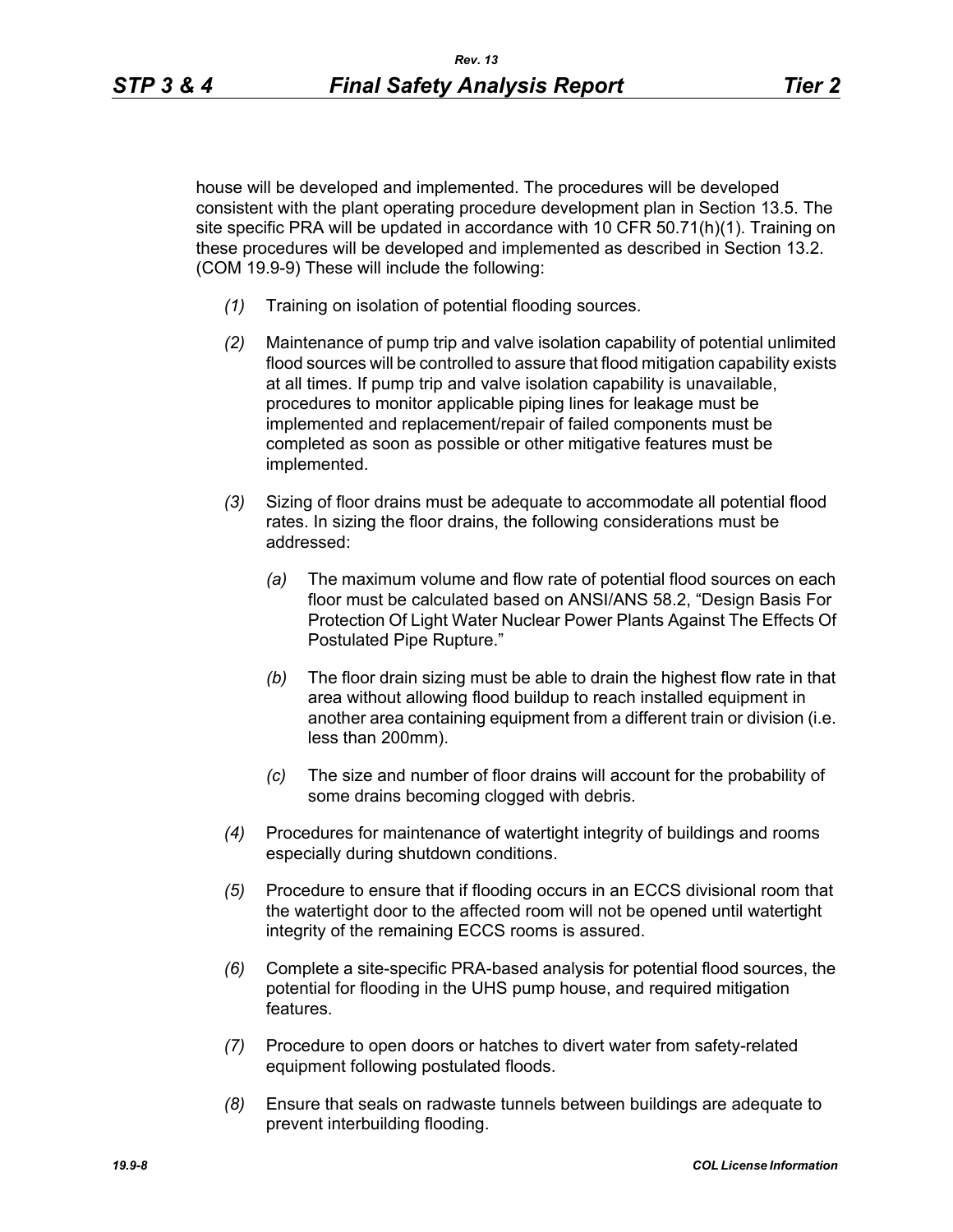- *(9)* Ensure that the RSW pump house is designed to prevent interdivisional flooding and water in excess of 4000 meters of RSW piping cannot gravity drain to the control building.
- (10) Ensure that the redundant RSW supply side isolation valves shut on receipt of a high-high level indication in the RCW heat exchanger room.

## **19.9.11 Actions to Avoid Loss of Decay Heat Removal and Minimize Shutdown Risk**

The following standard supplement addresses COL License Information Item 19.11.

Operating procedures to avoid loss of decay heat removal during shutdown condition will be developed and implemented. The procedures will be developed consistent with the plant operating procedure development plan in Section 13.5. (COM 19.9-10) Procedures will include the following:

- *(1)* Recovery of failed operating RHR System.
- *(2)* Rapid implementation of standby RHR Systems if the initially operating RHR system cannot be restored.
- *(3)* Ensuring that instrumentation associated with the following functions is kept available if the system is not in maintenance:

–RPV isolation valves,

–ADS,

–HPCF,

–LPFL,

–RPV water level, pressure, and temperature,

–RHR System alarms,

–EDG,

–Refueling interlock,

–Flood detection and valve/pump trip circuits.

- *(4)* Use of alternate means of decay heat removal using non-safety grade equipment such as reactor water cleanup, fuel pool cooling, or the main condenser.
- *(5)* Use of alternate means for inventory control using non-safety grade equipment such as AC-independent water addition, CRD pump (i.e., increasing CRD flow), and main feedwater and condensate.
- *(6)* Recovery from loss of offsite power.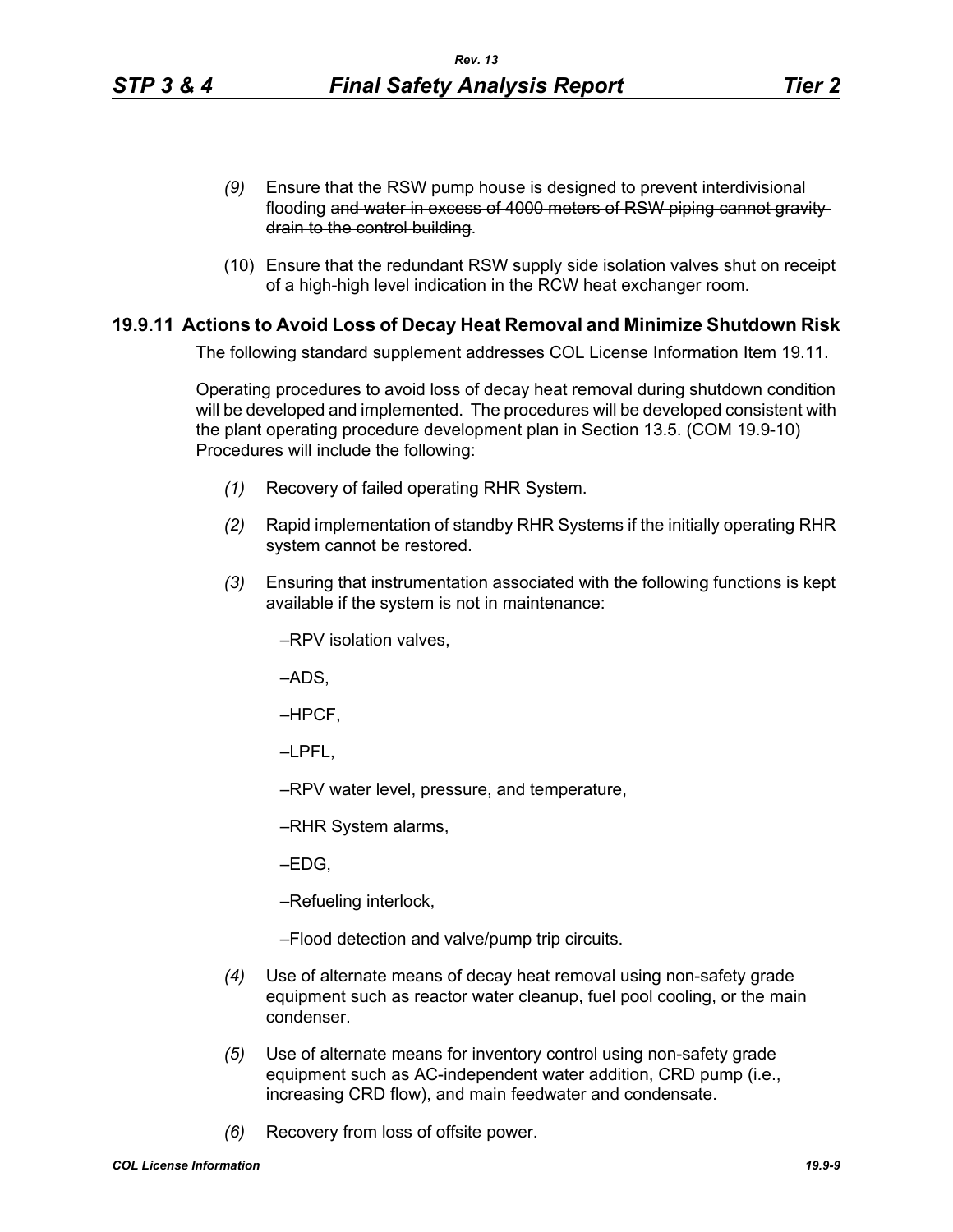- *(7)* Boiling as a means of decay heat removal in Mode 5 with the RPV head removed including available makeup sources.
- *(8)* Conducting suppression pool maintenance, especially as it relates to reduced availability of ECCS suction sources.
- *(9)* Fire/flood watches during periods of degraded safety division physical integrity.
- *(10)* Ensuring that at least one division of safety equipment is not in maintenance and its physical barriers are intact at all times.
- *(11)* Fire fighting during shutdown.
- *(12)* Use of remote shutdown panel while the plant is shutdown.

To reduce other risks during shutdown, procedures will include the following:

- *(1)* Firefighting with part of the fire protection system in maintenance,
- *(2)* Outage planning using guidance from NUMARC-91-06,
- *(3)* Use of freeze seals and RIP and CRD replacement.
- *(4)* Verification of correct fuel loading during refueling.
- *(5)* Maintenance of secondary containment during Modes 3 and 4, when necessary.

## **19.9.12 Procedures for Operation of RCIC from Outside the Control Room** STD DEP T1 2.4-3

*In the PRA fire analysis (Subsection 19M.6.2), credit is taken for operation of RCIC from outside the control room. The COL applicant will develop procedures and conduct training for such RCIC operation.*

*The procedure should be developed along the following lines:*

- *(1) Station operation personnel and provide communication at areas for manual operation of the RCIC suction valves (CST suction and suppression pool suction), RCIC turbine trip and throttle valve, RCIC turbine steam admission valve, outboard steam isolation valve, RPV injection valve, turbine speed control panel, and the Remote Shutdown Panel.*
- *(2) If the RCIC steam isolation valves are closed, open these valves from their MCCs. If necessary, disconnect power to the outboard steamline isolation valve and open it using the valve's manual handwheel.* Manually open the RPV Injection Valve at the local motor control center or by the hand-wheel at the valve if the electrical power is not available.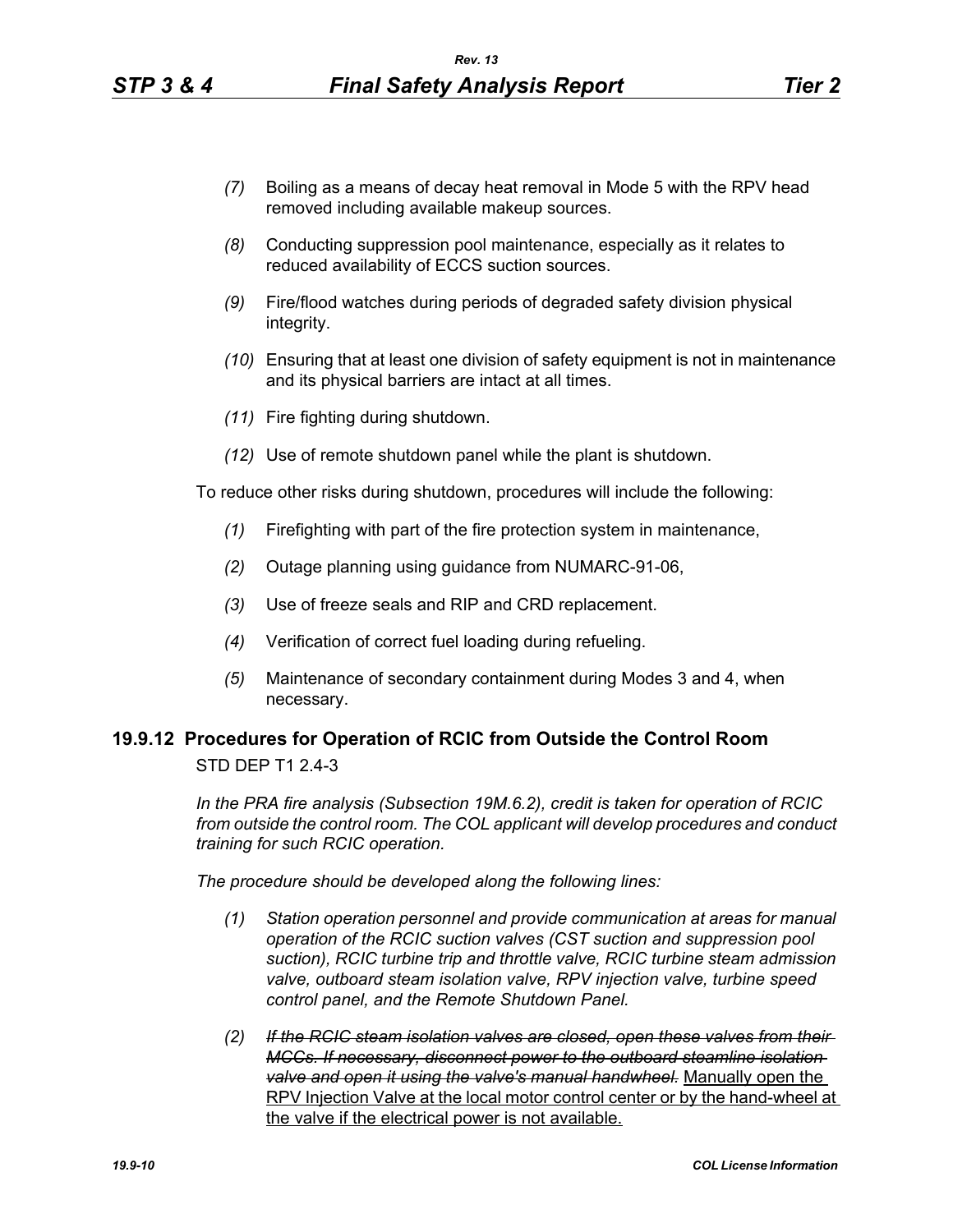- *(3) Disconnect or de-energize all control signals to and from the turbine.* Manually close the drain valves from the steam supply to RCIC turbine and turbine drains to the drain tank.
- *(4) Close the turbine trip and throttle valve.* Manually open the turbine steam supply valve at the motor control center or by the hand-wheel at the valve if the electrical power is not available.
- *(5) Disconnect power to the motor-operated suction valve (CST or suppression pool, as required), steam admission valve, and manually open these valves using their handwheels.* If power supply is available, manually start the RCIC room air-handling unit from the motor control center.
- *(6) Use a portable speed sensing instrument to monitor turbine speed.* Start RHR A or B Loop in Suppression Pool Cooling mode from the Remote Shutdown Panel.
- *(7) Manually manipulate the trip and throttle valve and manually open the RPV injection valve using their handwheels. Control injection flow by manipulating the trip and throttle valve and operate the turbine below the overspeed trip value. If the turbine trips on overspeed, reset the trip and throttle valve, and manipulate this valve to operate the turbine.* Monitor RCIC operation at the Remote Shutdown Panel.
- *(8) Monitor RPV water level at the Remote Shutdown System. Maintain RPV water level between Level 3 (low level) and Level 8 (high level).* Manually switch the pump suction valve from CST to the Suppression Pool when CST water level drops below the low level setpoint.
- *(9)* Control reactor water level by switching RCIC into partial flow ON/OFF at the local control panel.
- *(10)* Monitor RPV water level at the Remote Shutdown System. Maintain RPV water level between Level 3 (low level) and Level 8 (high level).

The following standard supplement addresses COL License Information Item 19.12.

The operating procedures for the operation of RCIC from outside the control room will be developed and implemented. The procedures will be developed consistent with the plant operating procedure development plan in Section 13.5. Training on these procedures will be developed and implemented as described in Section 13.2. (COM 19.9-11) The procedures will include the 10 provisions listed above.

### **19.9.13 ECCS Test and Surveillance Intervals**

The following standard supplement addresses COL License Information Item 19.13.

A plan and procedures to identify departures of the test and surveillance intervals assumed in Tables 19D.6-1 through 19D.6-12 will be developed and implemented.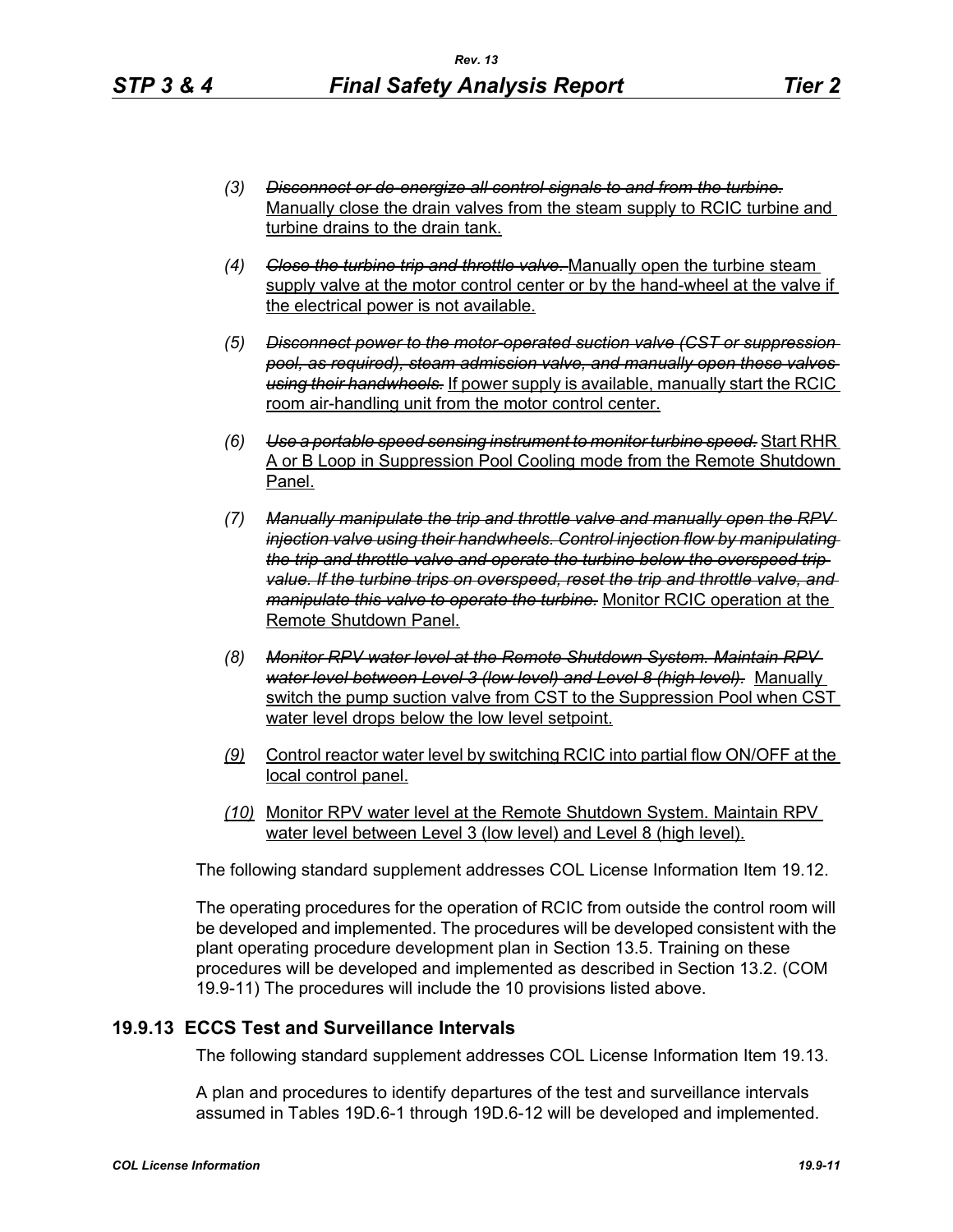The procedures will be developed consistent with the plant operating procedure development plan in Section 13.5. (COM.19.9-12)

# **19.9.14 Accident Management**

The following standard supplement addresses COL License Information Item 19.14.

The important operator actions will be included in the operating procedures that will be developed and implemented. The procedures will be developed consistent with the plant operating procedure development plan in Section 13.5. Training on these procedures will be developed and implemented as described in Section 13.2. (COM 19.9-13) These procedures will include the following:

- *(1)* Directions and guidance for operation of the Containment Overpressure System (COPS) shutoff valves should be developed. Appropriate care will be taken in the development of these procedures to ensure that the recovery of containment heat removal or containment sprays do not induce late containment structural failure. If a suppression pool water level of at least one meter above the top of the top horizontal connecting vent can be maintained following COPS operation, the Licensee may leave the shutoff valves open until after recovery of Containment Heat Removal since the fission product release will be dominated by the initial noble gas release. In addition, the procedure for closure of the shutoff valves will include steps for the reintroduction of nitrogen into the containment. In developing accident mitigation strategies, the licensee will examine the potential benefits of drywell spray operation if the containment fails in the drywell.
- *(2)* For human actions that are taken that rely on instrumentation that may be operating outside of the qualification range, the expected performance of the instrumentation will be determined and additional guidance provided to the operator if needed.
- *(3)* Accident management strategies will consider the potential for recriticality during the recovery. A possible strategy could be a caution for the operators and/or technical support staff to monitor the power level (perhaps indirectly via the rate of containment pressurization) and enter ATWS procedures as necessary.

The following supplement addresses the lower drywell flooder (LDF) operation in the event of a severe accident scenario that involves a core melt and vessel failure.

Strategies for primary containment flooding in the emergency procedure guidelines will incorporate generic industry guidance as necessary and use existing site specific design features to the extent possible to provide indication of and address flooding in the lower drywell when the lower drywell flooder (1) does not operate, (2) does not operate as designed, (3) prematurely operates resulting in an inadvertent pool of water in the lower drywell, and (4) operates as designed during a severe accident scenario that involves a core melt and vessel failure. The procedures will be developed consistent with the plant operating procedure development plan in Section 13.5, and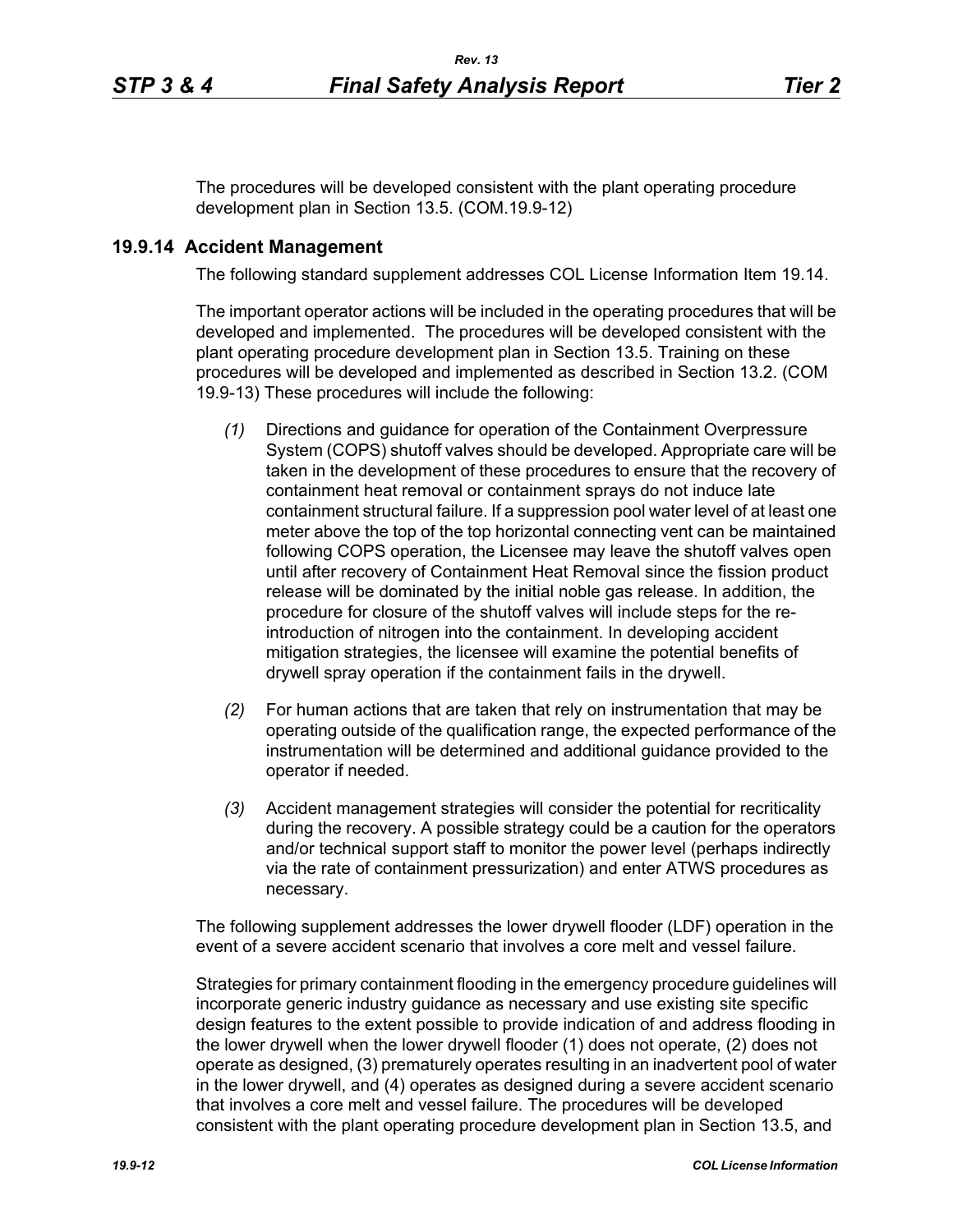training on the procedures will be developed and implemented as described in Section 13.2. (COM 19.9-30)

#### **19.9.15 Manual Operation of MOVs**

The following standard supplement addresses COL License Information Item 19.15.

A procedure to operate motor operated valves manually will be developed and implemented. The procedure will be developed consistent with the plant operating procedure development plan in Section 13.5. (COM 19.9-14)

### **19.9.16 High Pressure Core Flooder Discharge Valve**

The following standard supplement addresses COL License Information Item 19.16.

A procedure to verify that the HPCF discharge valve is in the locked-open position will be developed and implemented. The procedure will be developed consistent with the plant operating procedure development plan in Section 13.5. (COM 19.9-15)

#### **19.9.17 Capability of Containment Isolation Valves**

The following standard supplement addresses COL License Information Item 19.17.

Containment isolation valves are qualified by testing and analysis and by satisfying the stress and deformation criteria at the critical locations within valves. Operability is assured by meeting the requirements of the programs defined in Subsection 3.9.3.2, Pump and Valve Operability Assurance, and Subsection 3.9.6, Testing of Pumps and Valves, as supplemented in RAI 03.09.06-1, and Sections 3.10 and 3.11.

For containment isolation valves, the ASME Code Certified Stress Report will demonstrate that the stresses of containment isolation valves, when subjected to the severe accident loadings of 0.77 MPa internal pressure and 260 °C (500 °F) in combination with dead loads, do not exceed ASME Section III Service Level C limits. The individual parts of each valve will be verified not to exceed allowable structural capability limits under these severe accident conditions. In addition, the ASME Code Certified Stress Report will demonstrate the ultimate pressure capacity at 260 °C (500 °F) to be at least 1.03 MPa.

Acceptance Criteria for ITAAC 2.14.1.2 confirms the existence of an ASME Code Certified Stress Report for the containment pressure boundary components. The containment isolation valves are considered pressure boundary components, and are included in the separate ASME Code Certified Stress Reports. The Certified Stress Reports for the containment isolation valves will include the stress analysis for the severe accident conditions of 0.77 MPa and 260 °C (500 °F).

These actions will be completed prior to fuel loading. (COM 19.9-16) The FSAR will be updated in accordance with 10 CFR 50.71(e) based upon the results of this analysis.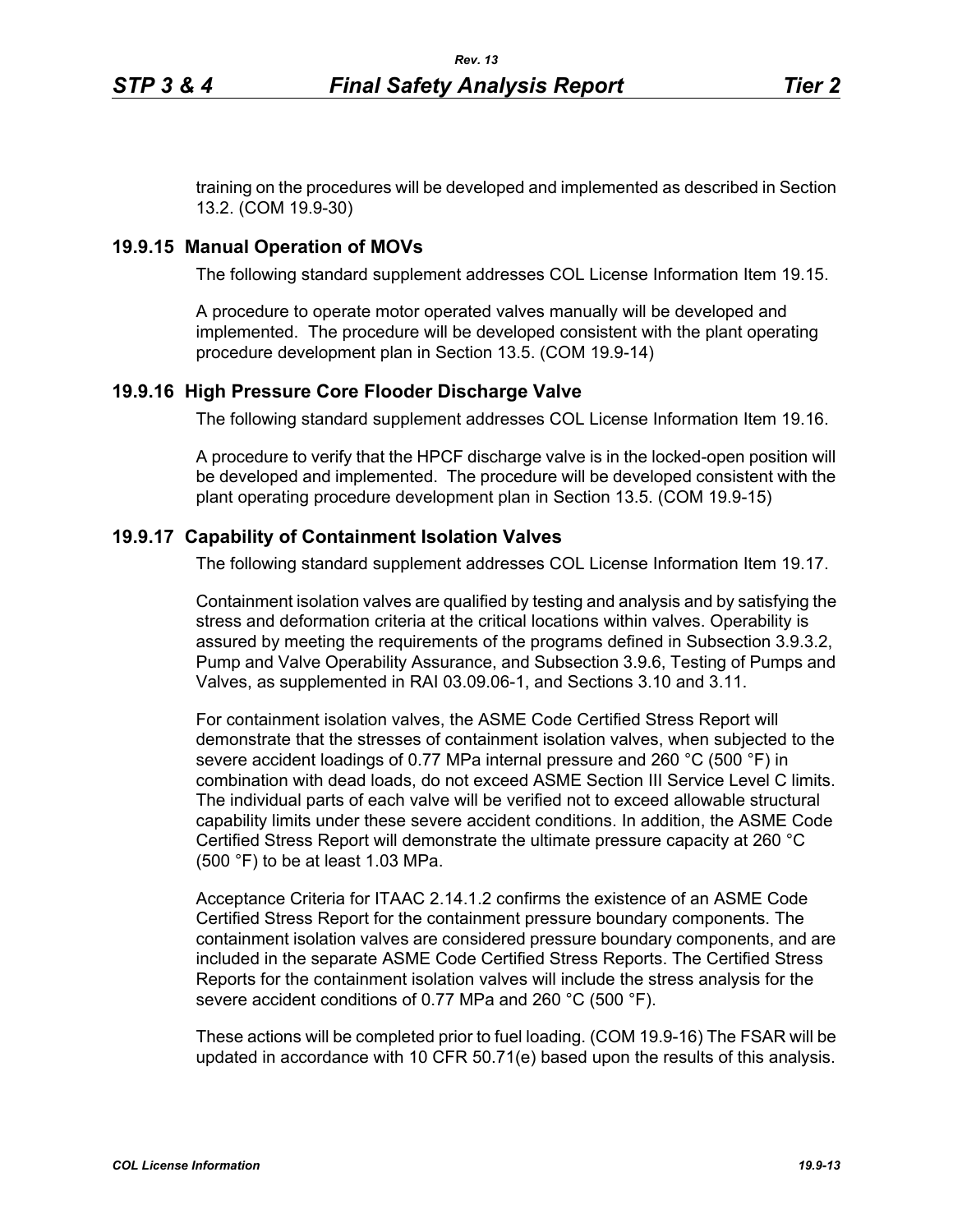### **19.9.18 Procedure to Insure Sample Lines and Drywell Purge Lines Remain Closed During Operation**

The following standard supplement addresses COL License Information Item 19.18.

Operating procedures and administrative controls to ensure that drywell purge and sample line valves are normally sealed and that the purge valves have motive power to the valve operators removed will be developed and implemented. The procedures will be developed consistent with the plant operating procedure development plan in Section 13.5. (COM 19.9-17)

## **19.9.19 Procedures for Combustion Turbine Generator to Supply Power to Condensate and Condensate Booster Pumps**

### STD DEP 10.4-5

The following standard supplement addresses COL License Information Item 19.19.

Operating procedures to manual transfer the Combustion Turbine Generator (CTG) power to the condensate and condensate booster pumps and its support systems will be developed and implemented. The procedures will be developed consistent with the plant operating procedure development plan in Section 13.5. (COM 19.9-18)

## **19.9.20 Actions to Assure Reliability of Supporting RCW and RSW Systems**

The following standard supplement addresses COL License Information Item 19.19a.

Operating procedures to swap RCW and RSW operating pumps and heat exchangers at least once every month will be developed and implemented. The procedures will be developed consistent with the plant operating procedure development plan in Section 13.5. (COM 19.9-19)

### **19.9.21 Housing of ACIWA Equipment**

The following standard supplement addresses COL License Information Item 19.19b.

The capability of the building housing the ACIWA equipment to withstand site-specific seismic events, flooding, and other site-specific external events will be confirmed and will be included in the plant-specific PRA prior to fuel loading in accordance with 10 CFR 50.71(e). (COM 19.9-20)

Prior to fuel loading, the building that houses the ACIWA equipment will be verified to have a seismic high confidence low probability of failure (HCLPF) acceleration value of at least 0.5g. The methodology for HCLPF acceleration calculations will be consistent with that described in DCD Section 19I.1 for the ABWR seismic margins analysis. The FSAR will be updated in accordance with 10 CFR 50.71(e) based on this assessment. (COM 19.9-29)

### **19.9.22 Procedures to Assure SRV Operability During Station Blackout**

The following standard supplement addresses COL License Information Item 19.19c.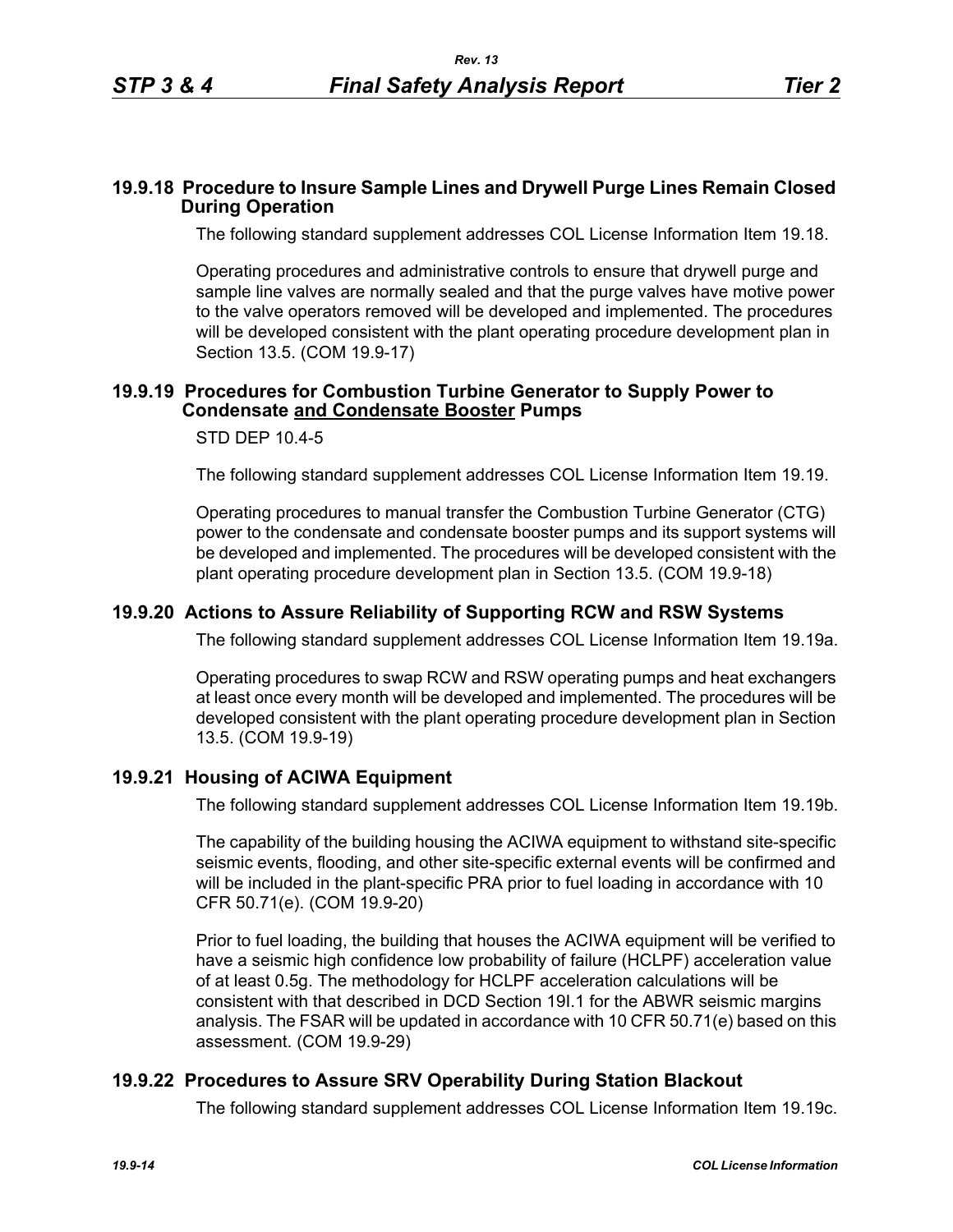Operating procedures to align stored nitrogen bottles for SRVs will be developed and implemented. The procedures will be developed consistent with the plant operating procedure development plan in Section 13.5. (COM 19.9-21)

### **19.9.23 Procedures for Ensuring Integrity of Freeze Seals**

The following standard supplement addresses COL License Information Item 19.19d.

The procedures to use and administratively control freeze seals will be developed and implemented. The procedures will be developed consistent with the plant operating procedure development plan in Section 13.5. (COM 19.9-22) These procedures will ensure the integrity of the temporary boundary when freeze seals are used. Mitigative measures will be identified in advance, and appropriate back-up systems will be made available to minimize the effects of a loss of coolant inventory (See Subsection 19Q.8).

### **19.9.24 Procedures for Controlling Combustibles During Shutdown**

The following standard supplement addresses COL License Information Item 19.19e.

Administrative procedures to control combustibles and ignition sources will be developed and implemented. The procedures will be developed consistent with the plant operating procedure development plan in Section 13.5. (COM 19.9-23)

## **19.9.25 Outage Planning and Control**

The following standard supplement addresses COL License Information Item 19.19f.

An outage planning and control program that is consistent with NUMARC 91-06 requirements will be developed and implemented. The procedures will be developed consistent with the plant operating procedure development plan in Section 13.5. (COM.19.9-24)

### **19.9.26 Reactor Service Water Systems Definition**

The following site-specific supplement addresses COL License Information Item 19.19g and accounts for departure STP DEP 9.2-5.

The STP site-specific applicant review of RSW and UHS design configurations and performance capabilities against those assumed and modeled in Subsection 19D.6.4.2 have been completed and the impact of any differences on the ABWR PRA results has been assessed. The overall results of the evaluation are bounded by the conclusions of the standard ABWR SSAR.19.3.1.5 Results in Perspective. The net impact of the STP-specific design shows a net decrease in risk as compared to the standard ABWR PRA.

### **19.9.27 Capability of Vacuum Breaker**

The following standard supplement addresses COL License Information Item 19.19h.

The capability of the vacuum breaker seating material will be demonstrated to withstand the temperature profiles associated with the equipment survivability requirements specified in Subsection 19E.2.1.2.3 prior to fuel loading. (COM 19.9-25)